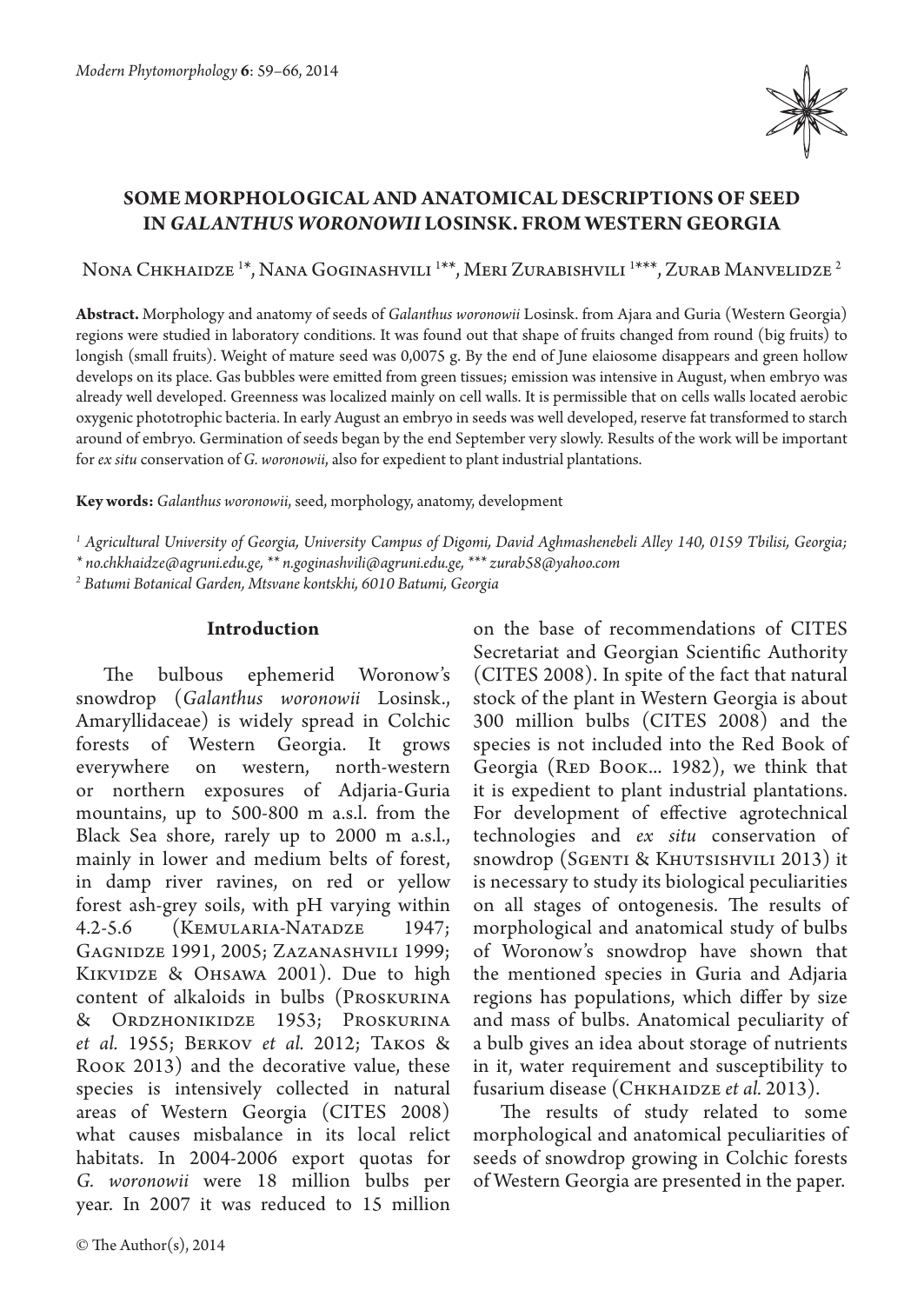

**Fig. 1.** Blossoming of *Galanthus woronowii*: **A** – Adjara (27.02.2013); **B** – Guria (27.02.2013).



**Fig. 2.** Shape of fruits of *Galanthus woronowii* in laboratory condition (22.03.2013).



**Fig. 3.** Ripening of fruits of *Galanthus woronowii* from Adjaria region (10.05.2013).

## **Material and methods**

The materials have been obtained as a result of the research expedition carried out in March-May 2013 in the forests of Guria and Adjaria regions. The plants in Adjaria region are spread on the altitude 100 m a.s.l., whereas in the mountains of Guria – on diapason of 350-400 m a.s.l. The plants and seeds of ripened fruits were placed in clay pots in laboratory conditions together with soils from the areas of distribution; soil surface has been covered with mosses and grasses, which are spread in natural places (Fig. 7). The process of development of embryo in seeds was checked periodically. Gas emission by seed and embryo was well seen after placing them in water. Anatomical sections have been prepared manually, and stained by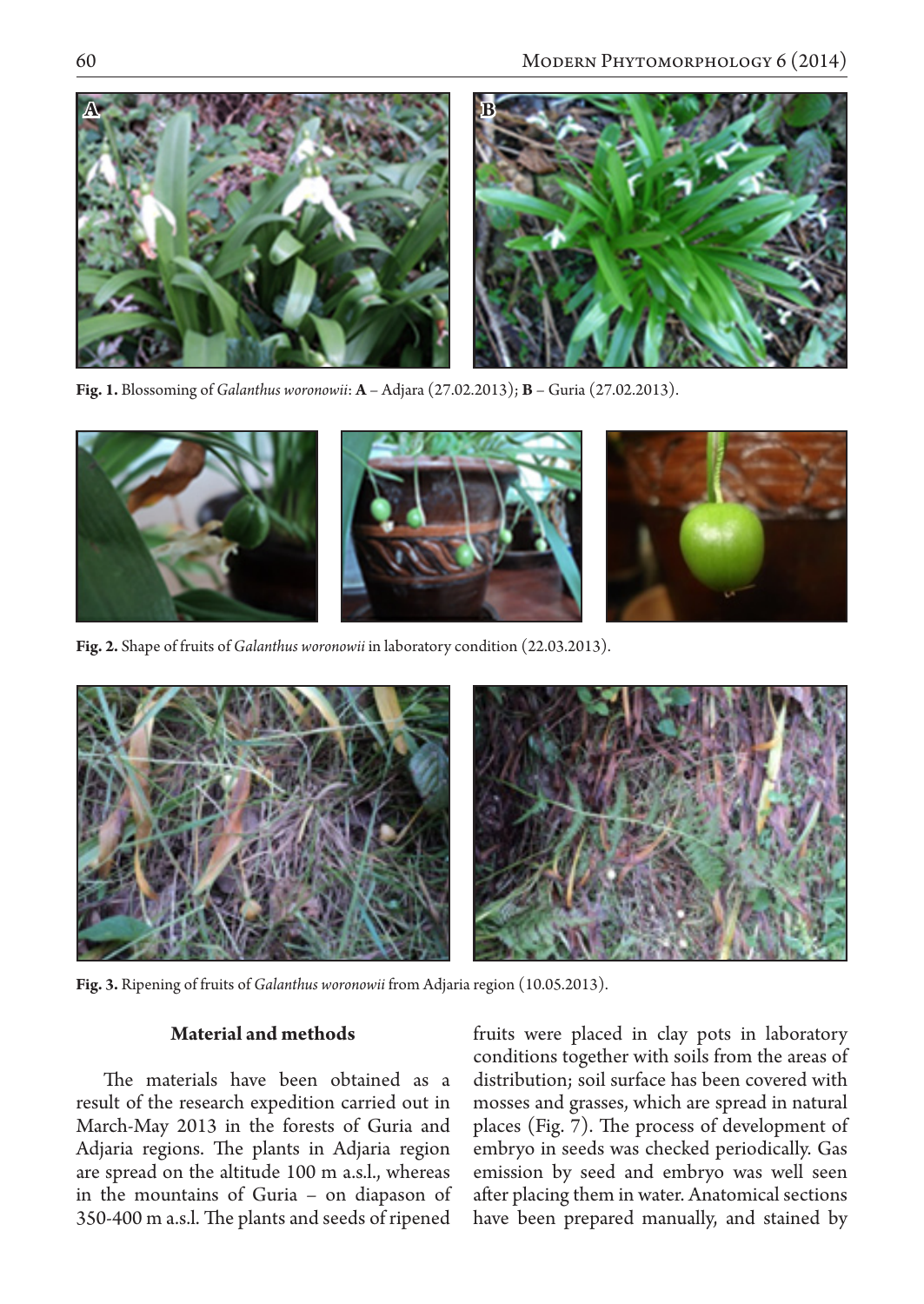

**Fig. 4.** *Galanthus woronowii*: **A** – fruit of with three locules, development of seeds; **B** – seed with elaiosome; **C** – nutrient substances of a seed are fats, cytochemical reaction with Sudan III (29.05.2013).

**Table 1.** Morphological parameters of fruit and seed of *Galanthus woronowii* from Adjaria (30.04.2013).

| Parameter                           | Size of capsule   |                  |                  |
|-------------------------------------|-------------------|------------------|------------------|
|                                     | Big               | Medium           | Small            |
| Length of fruit, cm                 | $1.35 \pm 0.048$  | $1.30 \pm 0.068$ | $1.18 \pm 0.020$ |
| Width of fruit, cm                  | $1.28 \pm 0.045$  | $0.93 \pm 0.061$ | $0.78 \pm 0.049$ |
| Length: width ratio                 | 1.05              | 1.4              | 1.5              |
| Weight of fruit, g                  | $1.03 \pm 0.056$  | $0.44 \pm 0.046$ | $0.24 \pm 0.038$ |
| Average number of seeds<br>in fruit | $14.82 \pm 1.583$ | $6.14 \pm 0.769$ | $5.00 \pm 2.025$ |
| Weight of seeds in fruit, g         | $0.55 \pm 0.064$  | $0.13 \pm 0.027$ | $0.08 \pm 0.017$ |
| Weight of seed, g                   | 0.037             | 0.021            | 0.016            |

Sudan III and J+Jk. The microscopes МБЗ-1 and МБО-9 were used. Photos have been made by the digital camera Sony (12.1 megapixels).

### **Results**

In the conditions of Western Georgia Woronow's snowdrop blossoming (Fig. 1) in February-March, dependly from the altitude above sea level. Seeds develop in trilocular fruits of various forms (Fig. 2). Up to 30 seeds may develop per each fruit. Fruits ripen in May (Fig. 6). By that time the aerial parts of plant begin to turn yellow, fruits burst and seeds disperse on a surface of damp soil, covered with vegetation. Firstly seeds are of light brown color, and then darken (Figs. 3, 4). Size of fruits and seeds vary, which might be caused by phenotypic and genotypic variability. The



**Fig. 5.** Change of seed sizes of *Galanthus woronowii* in laboratory conditions.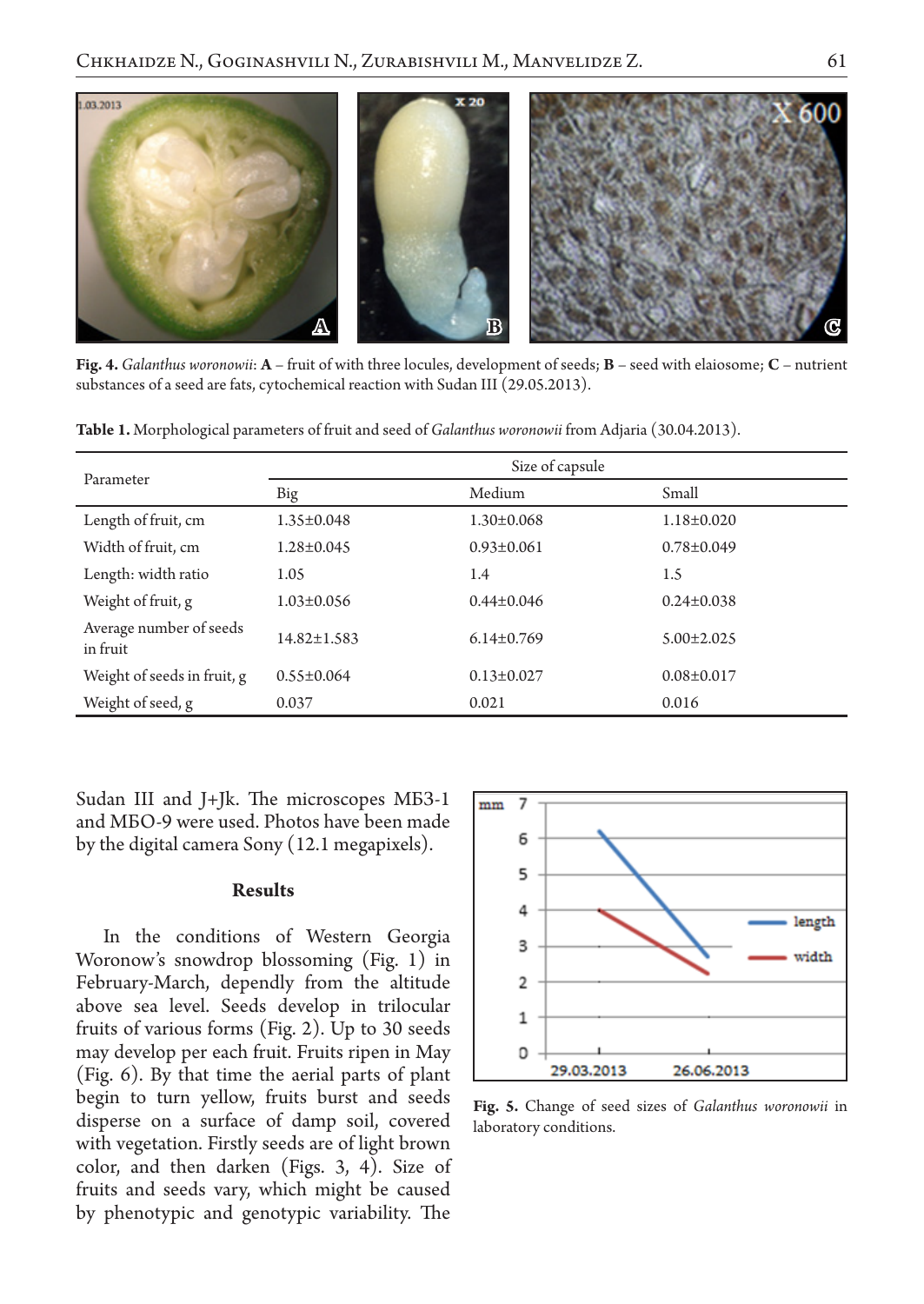

**Fig. 6.** Seeds of *Galanthus woronowii*: **A** – in natural size; **B, C** – multiplied in 20 times.



**Fig. 7.** Sowing of *Galanthus woronowii* seeds in pots (**A**), and covering them by mosses (**B**).



**Fig. 8.** *Galanthus woronowii*: **A** – seed without elaiosoma; **B** – development of embryo; **C** – reserve fats and plasmodesmas of seed.

variability coefficient of morphological features in the genus *Galanthus* is quite high (BUDNIKOV & Kricsfalusy 1994). The shape of a capsule changes depending on its size (Tab. 1). The length and width of big capsules are equal; with decreasing of size the width increases; weight, number of seeds in it and average weight of one seed decrease too. When size of fruit decrease a number of empty cells increase (Tab. 1). When seed ripens, its weight decreases to 0.0075 g. The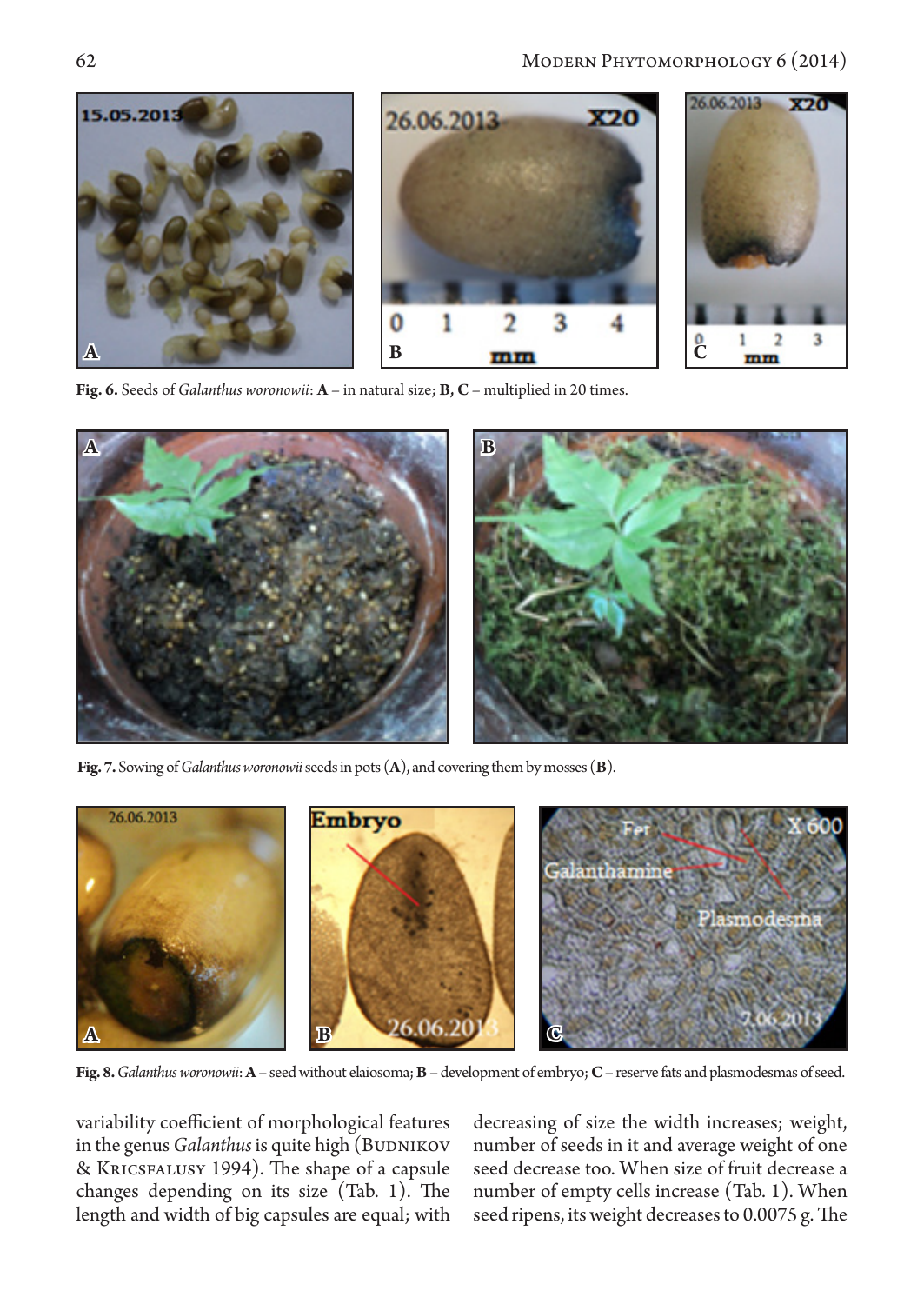

**Fig. 9.** Development of *Galanthus woronowii* embryo: **A** – seed respiration (natural size); **B, C** – embryo respiration; **D** – reserve substances (for 1-4 see explanations in text).

weight of a seed may vary within 0.007-0.012 g, depending on species, population and degree of ripeness (BUDNIKOV & KRICSFALUSY 1994; SGENTI & KHUTSISHVILI 2013). After three months from opening of capsule, the length of seed decreased in 1.55 times, and width – in 1.20 times (Fig. 5).

By the end of May elaiosomes were well developed on the seeds, on the opposite side to embryo. By the end of June they disappear and green hollows develop on their places. Green spots were mentioned in other places of a seed as well. Gas bubbles of unknown composition were emitted from the mentioned green tissues. Emission of bubbles was intensive in August, when embryo was already well developed (Fig. 9).

Greenness was localized mainly on cell walls, as a result cells were highlighted by green contour. In some cells greenness was mentioned in a protoplast as well; cells of violet and dark blue coloration were also mentioned (Fig. 10).

In the first decade of May seeds contain fat-like substances in a big amount; by August they relatively decreased. There are cells in seed, which are not stained by Sudan III. They supposedly contain galantamine. Walls of seed's cells are thick; great number of plasmodesms is well seen in it. In the late May and early June embryo in a seed was not discerned. Its first contours become visible by the end of June (Fig. 8). Such seed does not contain elaiosome.

In early August an embryo is well seen on the cross- section of seeds. It was well stained by J+Jk and several zones has been highlighted: a) white, of elliptical form; b) of slightly conical form, blackish (reaction with J+Jk ), in which starch should accumulate; c) lengthened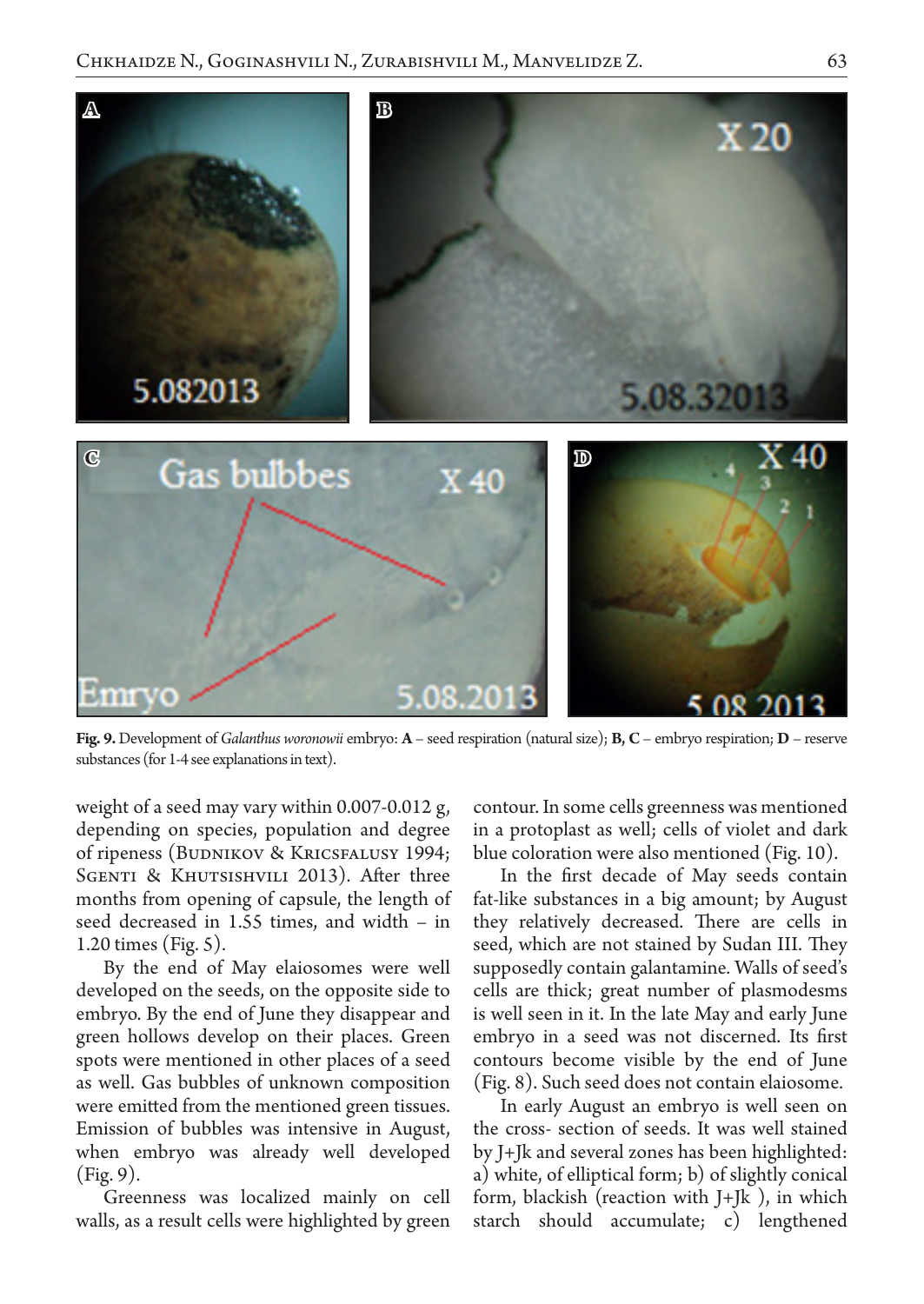

**Fig. 10.** Green tissues in the depth and on the surface of *Galanthus woronowii* seed.

formation of white color placed in yellow contour; d) yellow color capsule, in which three described structures are placed. Starch layer originated in the endosperm near to embryo. The tissue on the side of top of embryo has more crumbly structure; gas bubbles are well seen (Fig. 11).

Germination of seeds in the laboratory conditions began by the end of September and the process is very slow. By the end of October the length of roots was 2-3 times more than the length of seeds; aerial organs were not visible yet. It is to be mentioned, that by that time roots of bulbs placed in the pots together with seeds were developed as well.

#### **Discussion**

*G. woronowii* is a monocotyledon allogamous honey-bearing plant. In the conditions of Western Georgia it takes 3.5-4 months from fertilization till ripening of a fruit. On the early stage of development endosperm is rich in starch (BUDNIKOV & Kricsfalusy 1994); active cytological and biochemical changes occur in line with development of seed; weight of seed increases at the expense of intensive assimilation of water and nutrients. It becomes very strong sink in respect of assimilates synthesized in the plant (POLEVOI 1989; COPELAND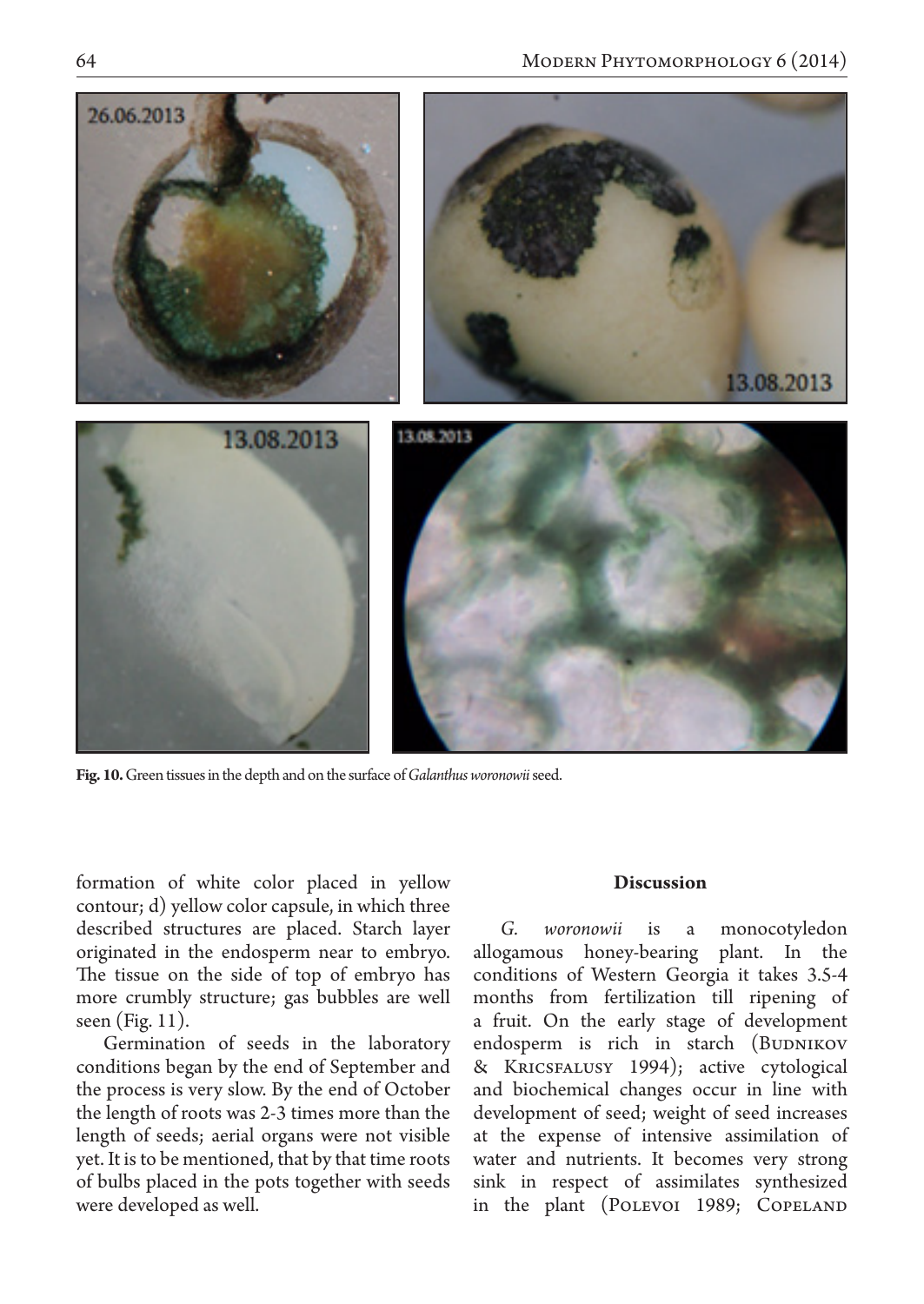

**Fig. 11.** *Galanthus woronowii*: **A** – germination of seed in pots began; **B** – development of a root; **C** – development of stalk.



**Fig. 12.** Hypothetical scheme of gas exchange of the embryo with environment.

& McDonald 2001; Finkelstein 2004; Newtoni *et al.* 2013). In the later period of embryogenesis the metabolic processes and growth process cease; water content decreases to minimum (COPELAND & McDONALD 2001; FINKELSTEIN 2004). Decreasing of weight of air dry seeds of *G. woronowii* may be explained by their dehydration. As opposed to seeds of the majority of monocotyledon plants, the reserve substance of *Galanthus* is fat instead of starch. Synthesis of fats and alkaloids in seed proceed, possibly simultaneously. The cytochemical reaction shows that about ¾ of cells of endosperm present a store of fats. Very developed plasmodesmic structure indicates active metabolic changes proceeding in a seed that is necessary for final formation of embryo. Formation of embryo takes approximately 5 months. After short pause germination and emergence of seedlings began. In the artificial conditions, germinability of seeds decreases mainly due to intensive loss of water. The closer are conditions of keeping the seeds to natural ones, the higher is the percent of germinability (Newtoni *et al.* 2013). In natural conditions in autumn the germinability of seeds is more than 80% (SGENTI & KHUTSISHVILI 2013). Such peculiarities of seeds of *Galanthus* cause problems for *ex situ* conservation (Newtoni *et al.* 2013) and in-depth study is necessary in this direction. Seeding in open ground must be carried out just after abscission of fruits. The seeds are to be ensured with optimal hygrothermal regime that may be achieved by mulching of surface of soil and periodical watering, if natural precipitation is insufficient.

Formation of embryo is very energyrequiring process. It is accompanied by enhancement of intensity of respiration and synthesis of ATP. By the end of August fats begin transformation into starch in the places adjacent to the embryo; the products of hydrolysis of starch are consumed in aerobic respiration, and in synthesis of proteic substances. The tissues are relatively crumbly in the shortest direction from the embryo to the surface of seed; concentration of gas bubbles is mentioned in this place and around the embryo, as well as on the surface of the seed, where hollow and green colorings are developed.

Taking into consideration our results and literary materials we think to be acceptable, that aerobic oxygenic phototrophic bacteria in abundance provided with carbon dioxide emitted from the seed form a green coloring on the surface of a seed, and in turn create a medium rich in oxygen around the seed (Fig. 12). The green layer may have protective function as well, in order to withstand a colonization of seed by pathogen organisms. However, the mentioned point of view needs an experimental validation.